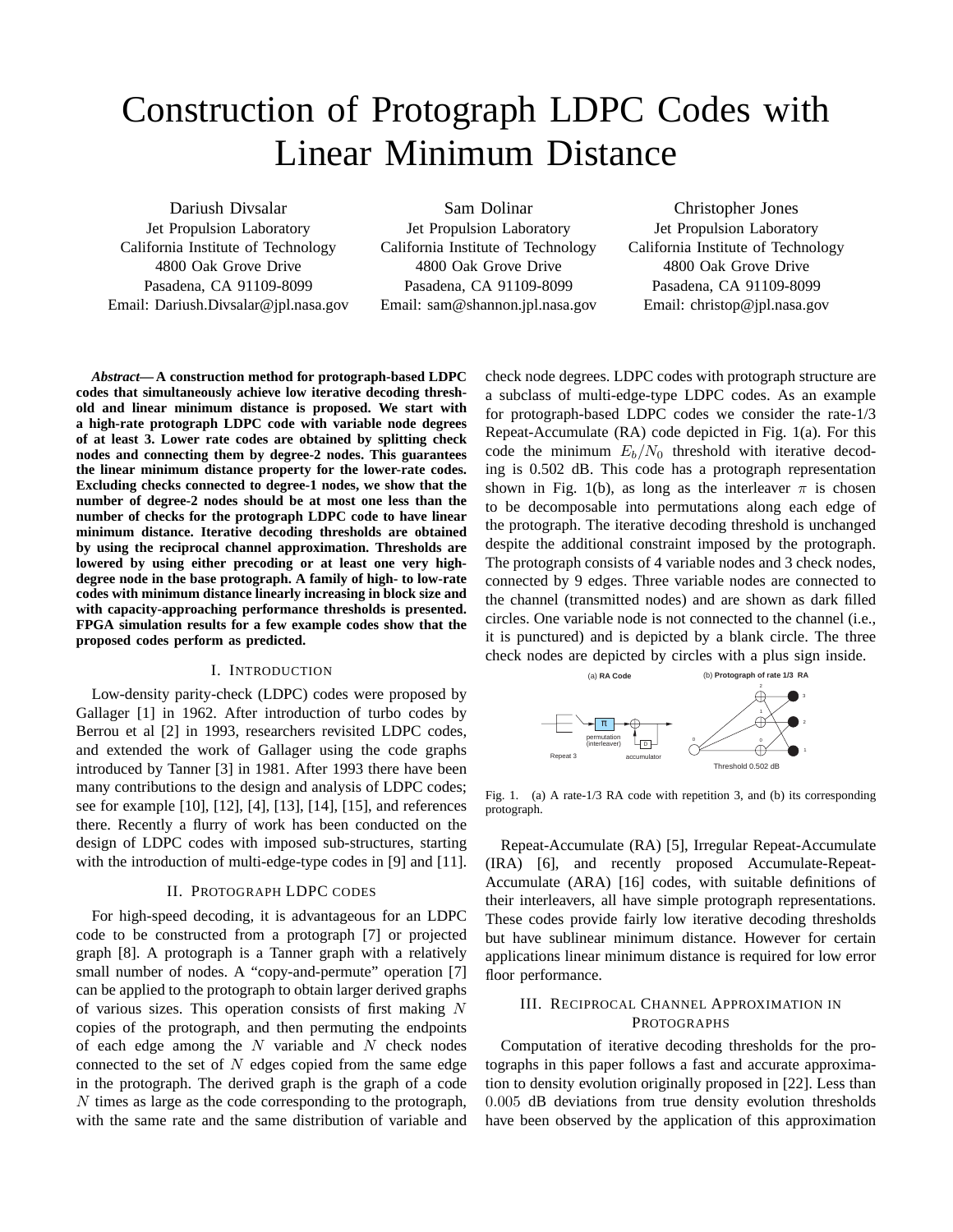to protograph codes over binary-input additive white Gaussian noise (BI-AWGN) channels.

The reciprocal channel approximation (RCA) makes use of a single real-valued parameter, in this case signal-to-noise ratio (SNR) *s*, as a stand-in for full density evolution. For every value of *s*, a reciprocal of SNR, *r*, is defined such that  $C(s)$  +  $C(r)=1$ , where  $C(x)$  denotes the capacity of the binaryinput AWGN channel with SNR *x*. In the reciprocal channel approximation, the parameter *s* is additive at variable nodes, and the reciprocal parameter  $r$  is additive at check nodes. Chung's self-inverting reciprocal energy function,  $R(x)$  =  $C^{-1}(1 - C(x))$ , transforms between the parameters *s* and *r*, namely  $r = R(s)$  and  $s = R(r)$ .

To apply the RCA technique to a protograph we first identify all transmitted variable nodes and select a target channel SNR  $s_{chan}$ . As shown in Fig. 2 messages  $\vec{s}_e$  are passed along edges leaving variable nodes ( $\vec{s}_e = s_{chan}$  from transmitted nodes and  $\vec{s}_e = 0$  from punctured nodes). The transformation  $R(\vec{s}_e)$ is applied and an extrinsic return message,  $\overleftarrow{r}_e$ , is determined by computing the sum of all incoming messages save the one along edge  $e$ . Transformation  $R(\cdot)$  is then reapplied to produce  $\overleftarrow{s}_e$ . The process continues and a threshold is determined by the smallest value of *schan* for which unbounded growth of all messages  $\vec{s}_e$  can be achieved.



Fig. 2. The reciprocal channel approximation in use on a protograph.

Motivation for applying RCA to the BI-AWGN channel most likely derived from the fact that a similar reciprocal channel definition yields exact density evolution results [22] when applied to the binary erasure channel (BEC). In the case of a BEC with erasure probability  $\epsilon$  and capacity  $C = 1 - \epsilon$ , a parameter  $s = -\log \epsilon$  is additive at variable nodes, a reciprocal parameter  $r = -\log(1 - \epsilon)$  is additive at check nodes, and *s* and *r* are related by  $C(s) + C(r) = 1$ .

# IV. PRECODED PROTOGRAPH LDPC CODES

Classic regular LDPC codes, in addition to simplicity, have low error floors. However, their iterative decoding thresholds are high. For example the (3,6) regular LDPC codes have an iterative decoding threshold of 1.11 dB while their ensemble asymptotic minimum distance grows like 0*.*023*n* as *n* goes to infinity. For comparison the asymptotic minimum distance of random codes grows as 0*.*11*n*. We express the normalized logarithmic asymptotic weight distribution of a code as  $r(\delta)$  =

 $\frac{\ln(A_d)}{n}$  where *d* is Hamming weight,  $\delta = \frac{d}{n}$ , and  $A_d$  is the ensemble weight distribution. If  $r(\delta)$  starts out negative near  $\delta = 0$  and has a first zero crossing at  $\delta = \delta_{min} > 0$ , then the typical minimum distance of the code ensemble is  $d_{min}$  =  $n\delta_{min}$ , which grows linearly with *n* at the rate  $\delta_{min}$ . This growth rate *δmin* is a characteristic of the specific protograph from which the LDPC code ensemble is constructed. Methods to compute the asymptotic weight enumerators for LDPC codes with protograph structure are presented in [18] and [19].

Precoding places a constraint node between a degree-1 variable node and a higher degree variable, which is then optionally erased. Precoding often lowers the iterative decoding threshold of a given protograph without altering its rate [16]. Precoding is generally most useful at lower rates, because iterative decoding thresholds for very high-rate regular LDPC codes are already satisfactory.

Fig. 3 compares the asymptotic weight distribution of (3,6) regular LDPC codes with and without precoding to that of rate-1/2 random codes. Precoding improves both the iterative decoding threshold and the asymptotic growth rate of *dmin*.



Fig. 3. Asymptotic weight distributions and zero crossings for (3,6) regular LDPC with: no precoding, 25 percent precoded nodes, 50 percent precoded nodes, and rate 1/2 random codes.

## V. A METHOD TO CONSTRUCT PROTOGRAPHS WITH  $\delta_{min} > 0$  DESPITE HAVING DEGREE-2 VARIABLE NODES

Computation of ensemble weight enumerators for protograph LDPC codes [19] requires knowledge of the partial weight enumerator  $A_{w_1,w_2,...,w_m}$  for every check with degree *m* in the protograph. Any degree-*m* check node can be split into an equivalent subgraph with two check nodes of degree  $m_1+1$  and  $m_2+1$  connected by a degree-2 variable node, such that  $m_1 + m_2 = m$ . Figure 4 shows a degree-*m* check and its equivalent representation for partial weight enumeration. The partial weight enumerator for the check with degree *m*, expanded to represent *m* binary sequences each of length *N*, is obtained from the partial weight enumerators of the two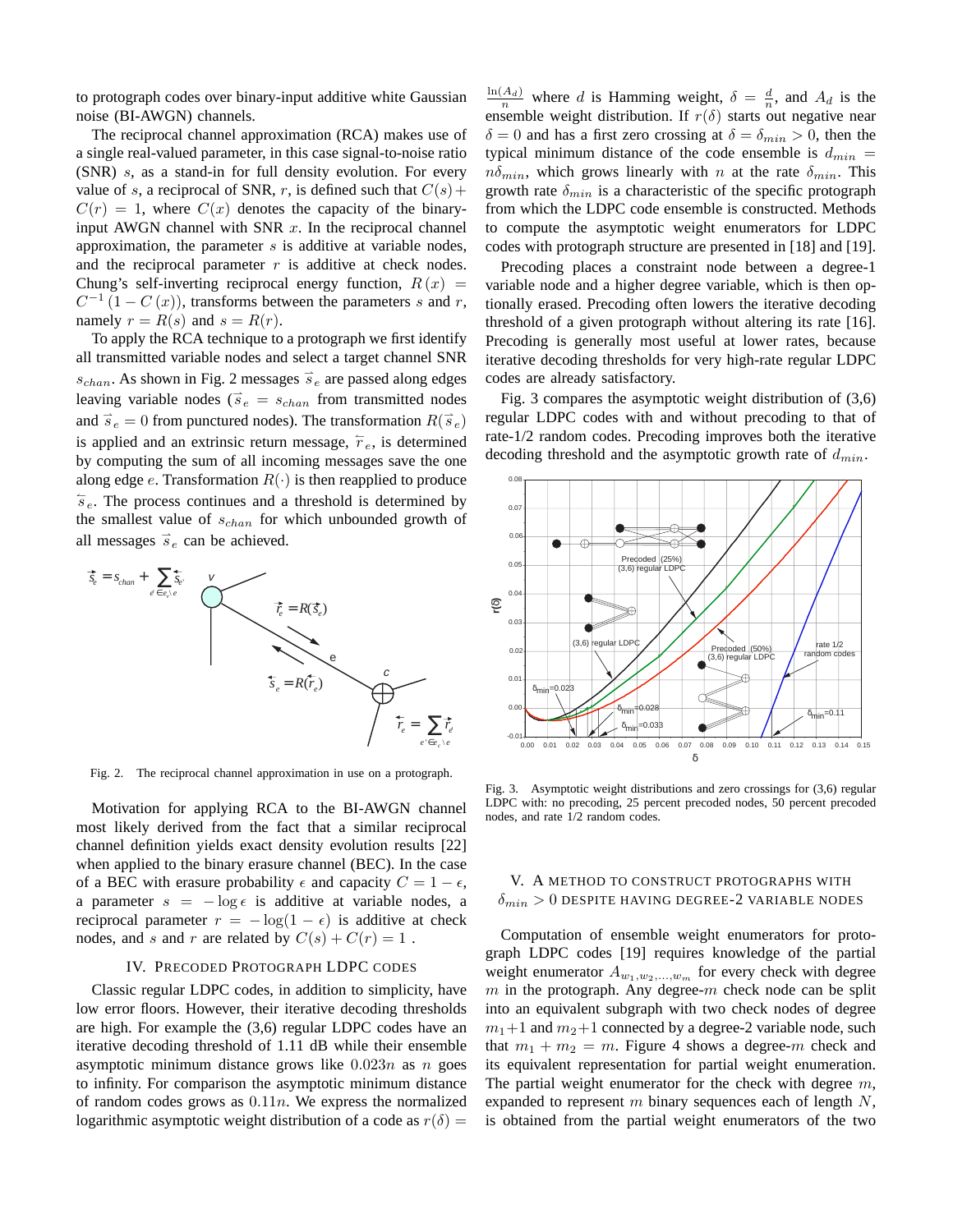

Fig. 4. Degree- $m$  check and its equivalent representation.

checks with degrees  $m_1 + 1$  and  $m_2 + 1$  as

$$
A_{w_1, w_2, \dots, w_m}^c = \sum_{l=1}^N \frac{A_{w_1, \dots, w_{m_1}, l} A_{w_{m_1+1}, \dots, w_m, l}}{\binom{N}{l}} \qquad (1)
$$

We use this idea to construct protograph LDPC codes that include degree-2 variable nodes to achieve good iterative decoding thresholds, yet also have minimum distance growing linearly with block size. Start with a high-rate protograph LDPC code where the degrees of all variable nodes are at least 3. We know that such a code ensemble has minimum distance that grows linearly with block size. Next we split a check node in the protograph into two checks and distribute the total number of edges into the original check between the two new checks, and then connect these two checks with a nontransmitted degree-2 variable node. The resulting protograph has one additional check node and one new non-transmitted degree-2 variable node. The corresponding protograph LDPC code ensemble will have the same average weight enumerator, and so its ensemble minimum distance will grow linearly with block size with the same linearity coefficient. The overall code rate remains the same. Finally, if we change the new degree-2 variable node from an untransmitted node to a transmitted node, we obtain a lower-rate code, but the property that the ensemble minimum distance grows linearly with block size will be preserved. We can continue spliting additional check nodes to generate lower-rate protograph LDPC codes.

Figure 5 shows an example of such a construction to obtain a rate-1/2 AR4JA code [17], starting with a rate-2/3 code. In the last step of this construction we also attached an accumulator as a precoder to lower the iterative decoding threshold. The iterative decoding threshold for this rate-1/2 code is 0.64 dB, and the asymptotic growth rate of the ensemble minimum distance is  $\delta_{min} = 0.015$ .

After using our new check node splitting technique to design a particular low-rate code such as the rate-1/2 AR4JA code in Fig. 5 with minimum distance guaranteed to grow linearly with block size, this property will be preserved if we attach additional variable nodes of degree-3 and higher to this lowrate protograph. Thus, we can conclude that the entire AR4JA family described in [17] for rates  $r = (n+1)/(n+2)$ ,  $n =$ 0*,* 1*,* 2*,...* , has ensemble minimum distance growing linearly with block size. Protographs for this AR4JA family are shown in Fig. 6. The thresholds achieved by this family compared to the corresponding capacity limits are also shown in Fig. 6.

The next example illustrates that precoding is not essential for constructing a code having both a low iterative decoding



Fig. 5. Constructing rate 1/2 AR4JA LDPC code from a rate 2/3 protograph LDPC code.



Fig. 6. Protograph of AR4JA family with rates 1/2 and higher.

threshold and linearly growing minimum distance. Instead a high-degree variable node is used to lower the iterative decoding threshold. We start with a rate-4/5 code and apply check node splitting to obtain rate-2/3 and rate-1/2 codes as shown in Fig. 7. Reversing the construction process, we note that the higher-rates protographs in Fig. 7 can be obtained by simply puncturing some of the degree-2 nodes of the rate-1/2 protograph.

Note that the rate-1/2 code in Fig. 7 has  $\lambda'(0)\rho'(1) = 1.37$ . Thus the code does not satisfy the relation  $\lambda'(0)\rho'(1)$  < 1 [20], where  $\lambda(x)$ ,  $\rho(x)$  are the degree distributions for variable and constraint nodes. For a protograph code this condition is a sufficient, but not a necessary, condition for minimum distance growing with *n*. Specifically, the ensemble asymptotic minimum distance over block size for this protograph is a small but positive number,  $\delta_{min} = 0.005$ .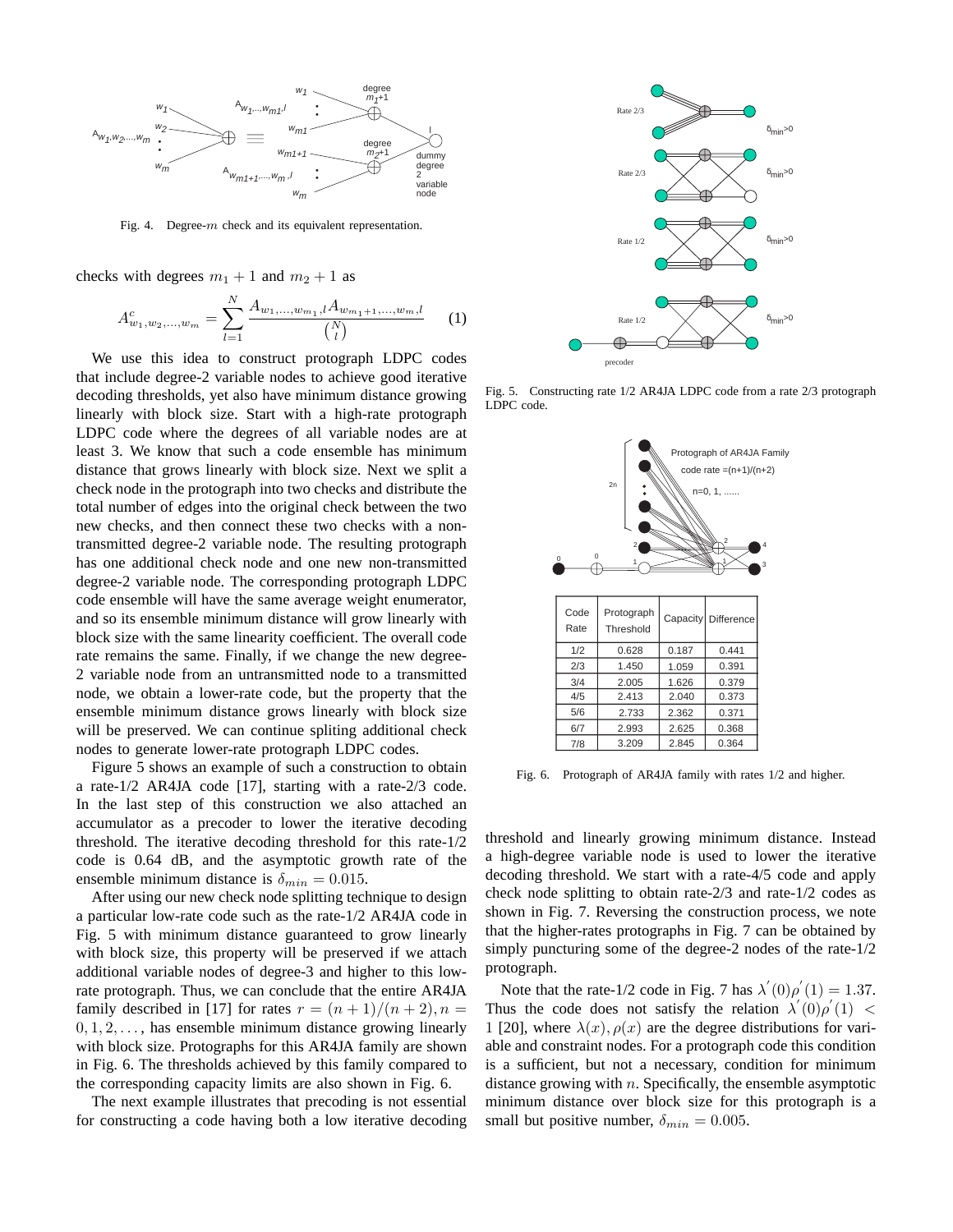

Fig. 7. Constructing rate-2/3 and rate-1/2 codes from a rate-4/5 protograph LDPC code.

# VI. GENERALITY OF THE CHECK NODE SPLITTING TECHNIQUE FOR CONSTRUCTING PROTOGRAPHS WITH LINEARLY GROWING ENSEMBLE MINIMUM DISTANCE

Up to now we have used our check node splitting technique to generate examples of protograph codes having degree-2 variable nodes that nonetheless possess the desirable property that their ensemble minimum distance grows linearly with block size. In this section, we tackle the converse problem and identify a condition which, if satisfied by a given protograph having degree-2 variables, will insure that the corresponding ensemble minimum distance grows linearly with block size.

*Definition:* Let  $P$  denote any protograph containing only transmitted variable nodes of degree 2 and higher. Let  $\mathcal{P}'$ denote the subgraph of  $P$  that contains only its degree-2 variables and their attached edges and checks. If this subgraph is not connected, decompose it into its disjoint connected pieces,  $\mathcal{P}' = \cup_i \mathcal{P}'_i(m_i)$ , where  $m_i$  is the number of degree-2 variable nodes in the connected subgraph  $P'_i(m_i)$ . We say that the original protograph P satisfies the *check node splitting condition* if each connected subgraph  $P'_i(m_i)$  has exactly  $m_i + 1$  checks.

*Lemma:* If and only if a protograph  $P$  satisfies the check node splitting condition, then it can be constructed by our node splitting technique starting with a higher-rate ancestral protograph  $\mathcal{P}^+$  having only transmitted variable nodes of degree 3 and higher.

*Theorem:* If a protograph  $P$  satisfies the check node splitting condition, then  $P$  will inherit the property from its ancestral protograph  $\mathcal{P}^+$  that its ensemble minimum distance grows linearly with block size.

*Proof:* The theorem follows from the lemma by the arguments given in the previous section. The proof of the lemma is trivial in one direction. Every check node *i* in the ancestral protograph  $\mathcal{P}^+$  that is split  $m_i$  times in succession will generate a corresponding subgraph  $P'_i(m_i)$  of  $m_i$  degree-2 variable nodes and  $m_i+1$  attached checks, because one new check node and one new degree-2 variable node are created with each split. Furthermore, this subgraph  $\mathcal{P}'_i(m_i)$  will be disconnected from the subgraph  $\mathcal{P}'_j(m_j)$  created by splitting any other check node  $j \neq i$  in the ancestral protograph  $\mathcal{P}^+$ .

To prove the converse, it is sufficient to show that each connected subgraph  $P'_i(m_i)$  of  $m_i$  degree-2 variable nodes and  $m<sub>i</sub> + 1$  attached check nodes can be derived by applying the node splitting technique to a single check node in an ancestral protograph  $\mathcal{P}^+$ . First select any check node of degree 1 within the subgraph  $P'_i(m_i)$ . This is always possible, because there are more checks than variables in  $\mathcal{P}'_i(m_i)$ , and all variables in this subgraph are degree-2. The single degree-2 variable node attached to the selected check node is also attached to one other uniquely determined check node in  $\mathcal{P}'_i(m_i)$ . This second check node must have degree  $\geq 2$  in  $\mathcal{P}'_i(m_i)$ , because otherwise the subgraph consisting of these two checks and their connecting variable would be disconnected from the remainder of  $P'_i(m_i)$ . Merge these two checks and delete the connecting variable. The result is a subgraph  $\mathcal{P}'_i(m_i-1)$ consisting of  $m_i - 1$  degree-2 variables and  $m_i$  checks. This subgraph  $\mathcal{P}'_i(m_i-1)$  is also connected, since the second check included in the merger from  $P_i'(m_i)$  must have been connected to the remainder of the graph. By the same procedure applied to  $\mathcal{P}'_i(m_i)$ , merge another pair of checks from  $\mathcal{P}'_i(m_i-1)$  and delete the connecting variable to obtain a smaller subgraph  $P'_{i}(m_{i} - 2)$  with the same properties. Continue this process until obtaining  $P'_i(0)$  consisting of one check node and zero degree-2 variable nodes. Finally, reverse this process starting with  $\mathcal{P}'_i(0)$  to obtain the original connected subgraph  $\mathcal{P}'_i(m_i)$ . Each check node merger and variable node deletion is reversed by a corresponding check node split and new variable node creation and attachment.

Note that while the lemma provides an if-and-only-if condition for determining whether our node splitting method can be applied to prove asymptotically growing ensemble minimum distance, the theorem does not rule out the possibility of protographs failing this condition for which linearly growing minimum distance could be proved by other means.

## VII. SIMULATION RESULTS

Fig. 8 shows bit and frame error rate simulation results for LDPC codes with dimension  $k = 4096$  expanded from the rate-1/2 through rate-4/5 AR4JA protographs in Fig. 6 for which precoding was used to lower the decoding threshold. Fig. 9 shows simulation results for LDPC codes with  $k =$ 3680 built from the rate-1/2 protograph in Fig. 7, for which a high-degree node was used in the base protograph. The rate-2/3 and rate-4/5 protographs in Fig. 9 are obtained by